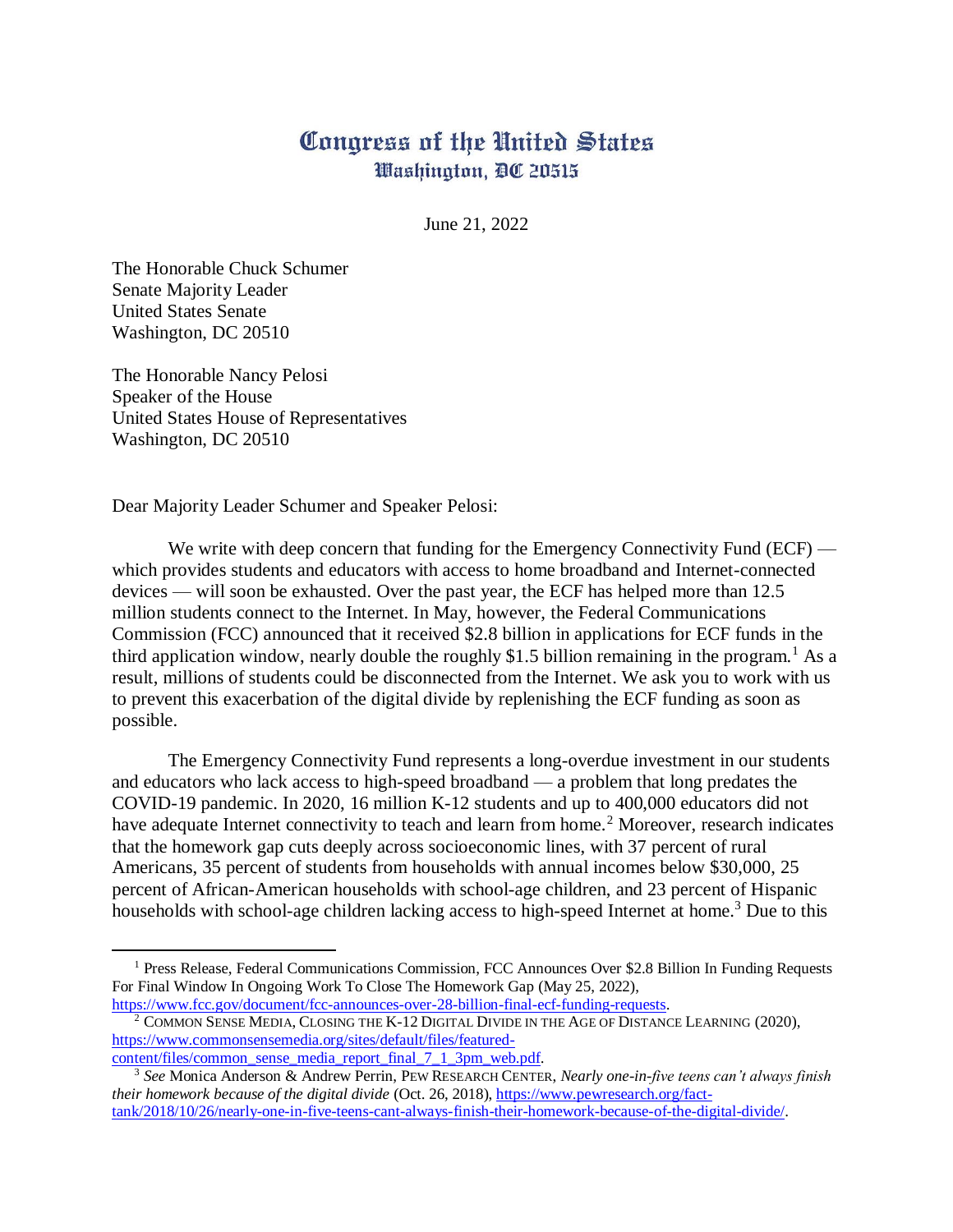homework gap, millions of students are unable to complete online homework assignments and research, communicate with their teachers, collaborate with their peers, and apply to college or for jobs and government services.

When COVID-19 forced most schools in the United States to turn to remote learning, the homework gap became an education gap for students lacking the home broadband and devices necessary to attend online classes. Congress responded to this crisis by passing the Emergency Connectivity Fund as part of the *American Rescue Plan*, bridging the homework gap for many students and educators. Schools and libraries have received over \$4.8 billion through the program, which they have used to subsidize the purchase of more than 10 million devices and 5 million home broadband connections.<sup>4</sup> In total, the ECF has connected more than 12.5 million students to the Internet. To maintain this impressive progress in closing the homework gap, schools and libraries requested another \$2.8 billion for next school year. Unfortunately, with only an estimated \$1.5 billion remaining, the ECF will be unable to meet that demand.

The ECF has made significant strides toward closing the homework gap. We are deeply concerned that those gains will dissipate when ECF funding runs out. With no additional federal funding, schools and libraries nationwide will face the difficult choice of finding unbudgeted funding to maintain home broadband connections for those students connected with ECF dollars or ceasing payment on those broadband bills and watching student broadband connections blink off — perhaps permanently.

To avoid this great disconnection and prevent the reversal of ECF's hard-earned gains in closing the homework gap for so many rural, low-income, Black, Brown, Hispanic, Latino, Asian American, American Indian, Native Hawaiian, and Pacific Islander students and their teachers, we urge you to work with us to identify and seize opportunities to provide additional funding for the Emergency Connectivity Fund. With the new school year just a few months away, we cannot allow millions of students to lose access to high-speed broadband.

Sincerely,

Edward J. Markey Chris Van Hollen United States Senator United States Senator

 $\sqrt{s}$ / $\sqrt{s}$ / $\sqrt{s}$ / $\sqrt{s}$ / $\sqrt{s}$ / $\sqrt{s}$ / $\sqrt{s}$ / $\sqrt{s}$ / $\sqrt{s}$ / $\sqrt{s}$ / $\sqrt{s}$ / $\sqrt{s}$ / $\sqrt{s}$ / $\sqrt{s}$ / $\sqrt{s}$ / $\sqrt{s}$ / $\sqrt{s}$ / $\sqrt{s}$ / $\sqrt{s}$ / $\sqrt{s}$ / $\sqrt{s}$ / $\sqrt{s}$ / $\sqrt{s}$ / $\sqrt{s}$ / $\sqrt{s}$ / $\sqrt{s}$ / $\sqrt{s}$ / $\sqrt{s}$ / $\sqrt{s}$ / $\sqrt{s}$ / $\sqrt{s}$ / $\sqrt{s$ 

Grace Meng Tammy Baldwin

 $\ddot{\phantom{a}}$ 

 $\sqrt{s}$ / $\sqrt{s}$ / $\sqrt{s}$ / $\sqrt{s}$ / $\sqrt{s}$ / $\sqrt{s}$ / $\sqrt{s}$ / $\sqrt{s}$ / $\sqrt{s}$ / $\sqrt{s}$ / $\sqrt{s}$ / $\sqrt{s}$ / $\sqrt{s}$ / $\sqrt{s}$ / $\sqrt{s}$ / $\sqrt{s}$ / $\sqrt{s}$ / $\sqrt{s}$ / $\sqrt{s}$ / $\sqrt{s}$ / $\sqrt{s}$ / $\sqrt{s}$ / $\sqrt{s}$ / $\sqrt{s}$ / $\sqrt{s}$ / $\sqrt{s}$ / $\sqrt{s}$ / $\sqrt{s}$ / $\sqrt{s}$ / $\sqrt{s}$ / $\sqrt{s}$ / $\sqrt{s$ 

Member of Congress United States Senator

<sup>4</sup> Press Release, Federal Communications Commission, *supra* note 1.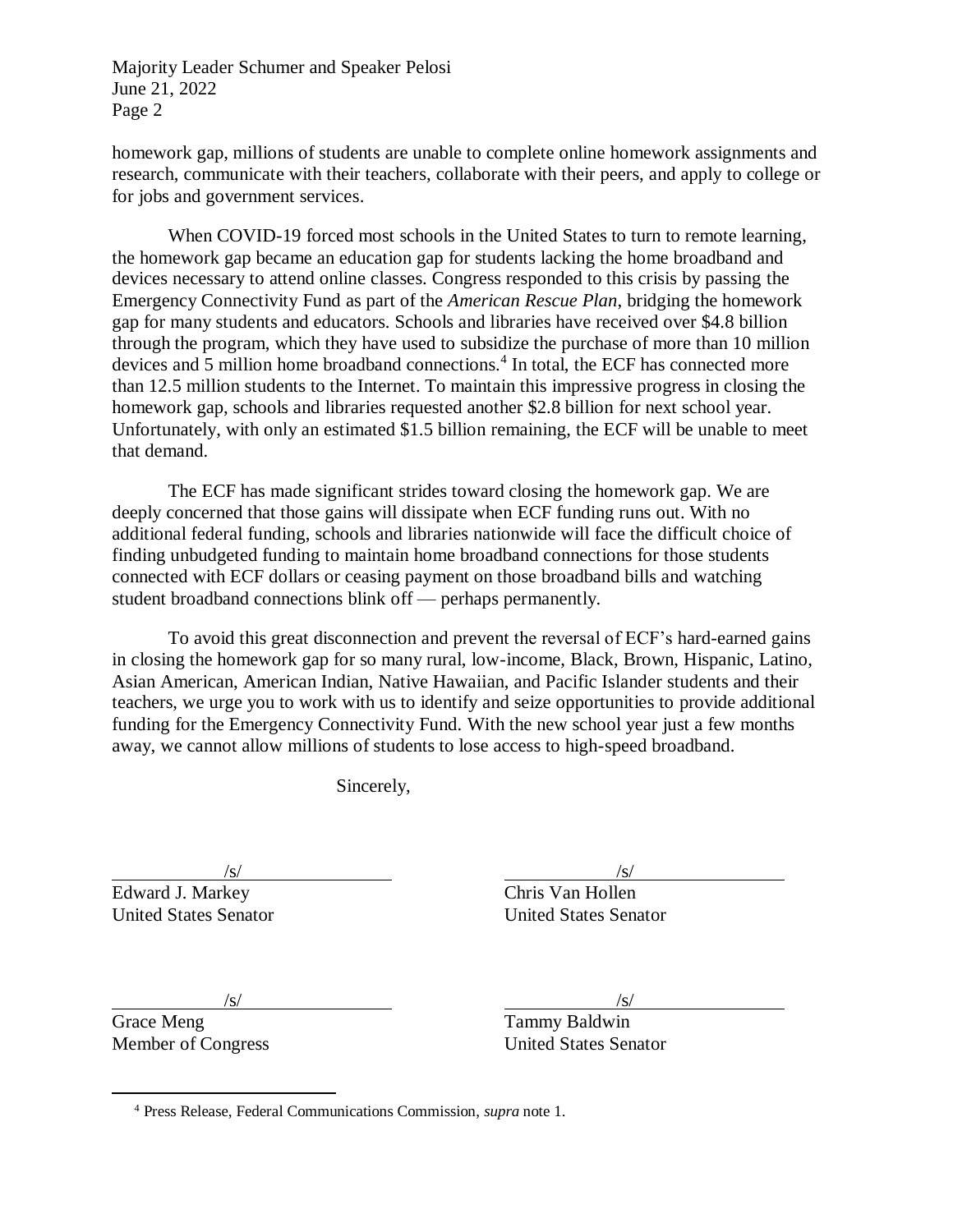Richard Blumenthal

 $\frac{1}{s}$  /s/

Robert P. Casey, Jr. Tammy Duckworth Value of the United States Senator<br>
United States Senator<br>
United States Senator<br>
United States Senator

 $\frac{\sqrt{s}}{\sqrt{s}}$ <br>  $\frac{\sqrt{s}}{\sqrt{s}}$ <br>  $\frac{\sqrt{s}}{\sqrt{s}}$ United States Senator United States Senator

 $\frac{1}{s}$  /s/

Richard J. Durbin Dianne Feinstein United States Senator United States Senator

 $\frac{\sqrt{s}}{\text{Kirsten Gillibrand}}$  /s/<br> $\frac{\sqrt{s}}{\text{Martin Heinrich}}$ Kirsten Gillibrand

United States Senator United States Senator

 $\sqrt{s}$ / $\sqrt{s}$ / $\sqrt{s}$ / $\sqrt{s}$ / $\sqrt{s}$ / $\sqrt{s}$ / $\sqrt{s}$ / $\sqrt{s}$ / $\sqrt{s}$ / $\sqrt{s}$ / $\sqrt{s}$ / $\sqrt{s}$ / $\sqrt{s}$ / $\sqrt{s}$ / $\sqrt{s}$ / $\sqrt{s}$ / $\sqrt{s}$ / $\sqrt{s}$ / $\sqrt{s}$ / $\sqrt{s}$ / $\sqrt{s}$ / $\sqrt{s}$ / $\sqrt{s}$ / $\sqrt{s}$ / $\sqrt{s}$ / $\sqrt{s}$ / $\sqrt{s}$ / $\sqrt{s}$ / $\sqrt{s}$ / $\sqrt{s}$ / $\sqrt{s}$ / $\sqrt{s$ 

Mazie Hirono **Amy Klobuchar** United States Senator United States Senator

Ben Ray Luján **III. A hatálat a Szent Ben Ray Luján** Jeff Merkley Valley<br>
United States Senator<br>
United States Senator<br>
United States Senator<br>
United States Senator

 $\sqrt{s}$ / $\sqrt{s}$ / $\sqrt{s}$ / $\sqrt{s}$ / $\sqrt{s}$ / $\sqrt{s}$ / $\sqrt{s}$ / $\sqrt{s}$ / $\sqrt{s}$ / $\sqrt{s}$ / $\sqrt{s}$ / $\sqrt{s}$ / $\sqrt{s}$ / $\sqrt{s}$ / $\sqrt{s}$ / $\sqrt{s}$ / $\sqrt{s}$ / $\sqrt{s}$ / $\sqrt{s}$ / $\sqrt{s}$ / $\sqrt{s}$ / $\sqrt{s}$ / $\sqrt{s}$ / $\sqrt{s}$ / $\sqrt{s}$ / $\sqrt{s}$ / $\sqrt{s}$ / $\sqrt{s}$ / $\sqrt{s}$ / $\sqrt{s}$ / $\sqrt{s}$ / $\sqrt{s$ 

/s/ /s/

Alex Padilla<br>
United States Senator<br>
United States Senator<br>
United States Senator United States Senator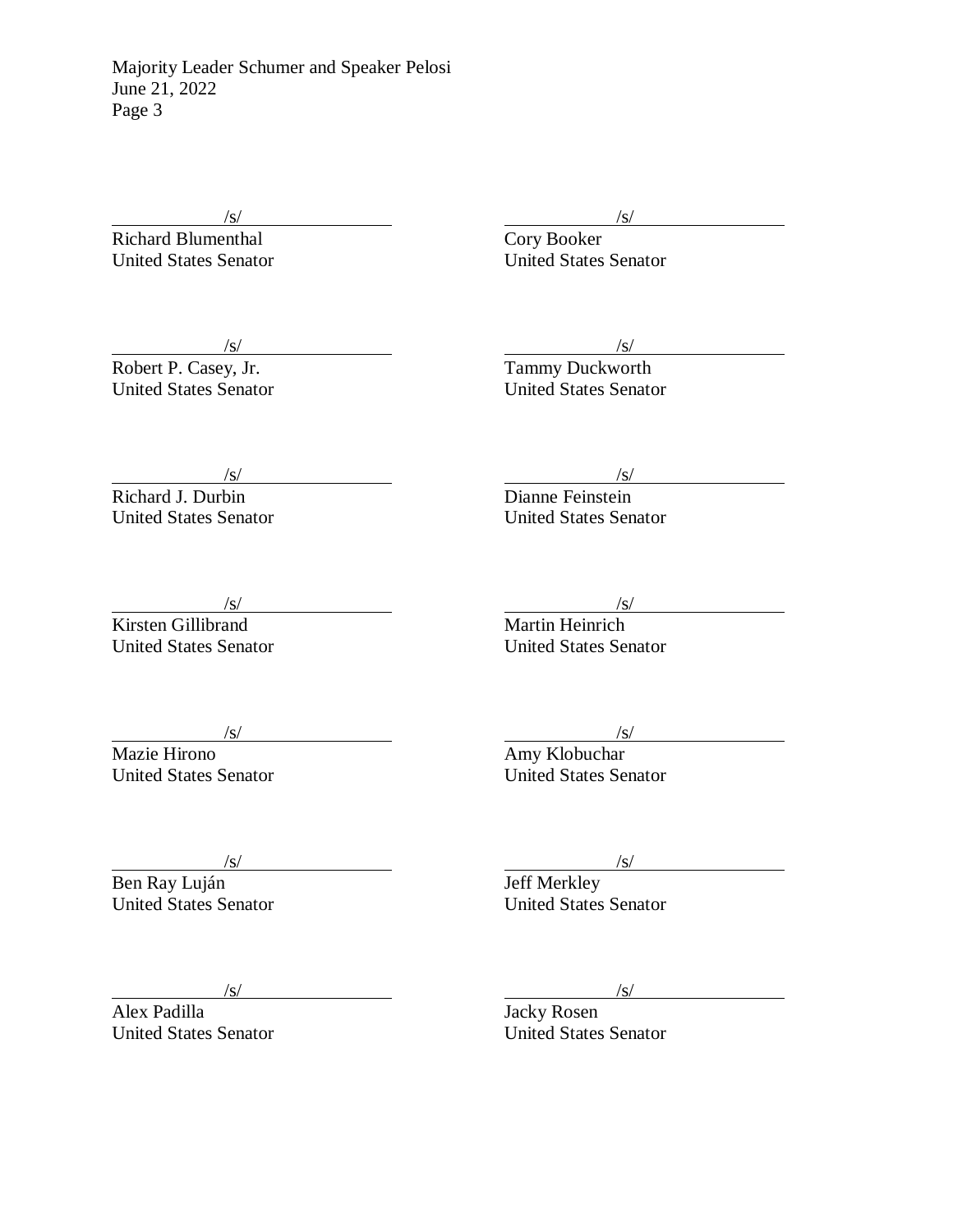Bernard Sanders **Jeanne Shaheen** 

 $\sqrt{s}$ / $\sqrt{s}$ / $\sqrt{s}$ / $\sqrt{s}$ / $\sqrt{s}$ / $\sqrt{s}$ / $\sqrt{s}$ / $\sqrt{s}$ / $\sqrt{s}$ / $\sqrt{s}$ / $\sqrt{s}$ / $\sqrt{s}$ / $\sqrt{s}$ / $\sqrt{s}$ / $\sqrt{s}$ / $\sqrt{s}$ / $\sqrt{s}$ / $\sqrt{s}$ / $\sqrt{s}$ / $\sqrt{s}$ / $\sqrt{s}$ / $\sqrt{s}$ / $\sqrt{s}$ / $\sqrt{s}$ / $\sqrt{s}$ / $\sqrt{s}$ / $\sqrt{s}$ / $\sqrt{s}$ / $\sqrt{s}$ / $\sqrt{s}$ / $\sqrt{s}$ / $\sqrt{s$ 

United States Senator United States Senator

 $\frac{1}{s}$  /s/

Tina Smith Raphael Warnock United States Senator United States Senator

 $\frac{1}{s}$  /s/

Elizabeth Warren Sheldon Whitehouse United States Senator United States Senator

Ron Wyden **Alma Adams** United States Senator Member of Congress

 $\sqrt{s}$ / $\sqrt{s}$ / $\sqrt{s}$ / $\sqrt{s}$ / $\sqrt{s}$ / $\sqrt{s}$ / $\sqrt{s}$ / $\sqrt{s}$ / $\sqrt{s}$ / $\sqrt{s}$ / $\sqrt{s}$ / $\sqrt{s}$ / $\sqrt{s}$ / $\sqrt{s}$ / $\sqrt{s}$ / $\sqrt{s}$ / $\sqrt{s}$ / $\sqrt{s}$ / $\sqrt{s}$ / $\sqrt{s}$ / $\sqrt{s}$ / $\sqrt{s}$ / $\sqrt{s}$ / $\sqrt{s}$ / $\sqrt{s}$ / $\sqrt{s}$ / $\sqrt{s}$ / $\sqrt{s}$ / $\sqrt{s}$ / $\sqrt{s}$ / $\sqrt{s}$ / $\sqrt{s$ 

 $\frac{1}{s}$  /s/

Nanette Barragán **Suzanne Bonamici** Suzanne Bonamici Vanette Barragán<br>
Manette Barragán<br>
Member of Congress Member of Congress

/s/ /s/ Member of Congress

 $\frac{|s|}{\text{Anthony Brown}}$ <br>Member of Congress

*(s)*<br>Shontel Brown *(s)*<br>Andre Carson Shontel Brown

Member of Congress Member of Congress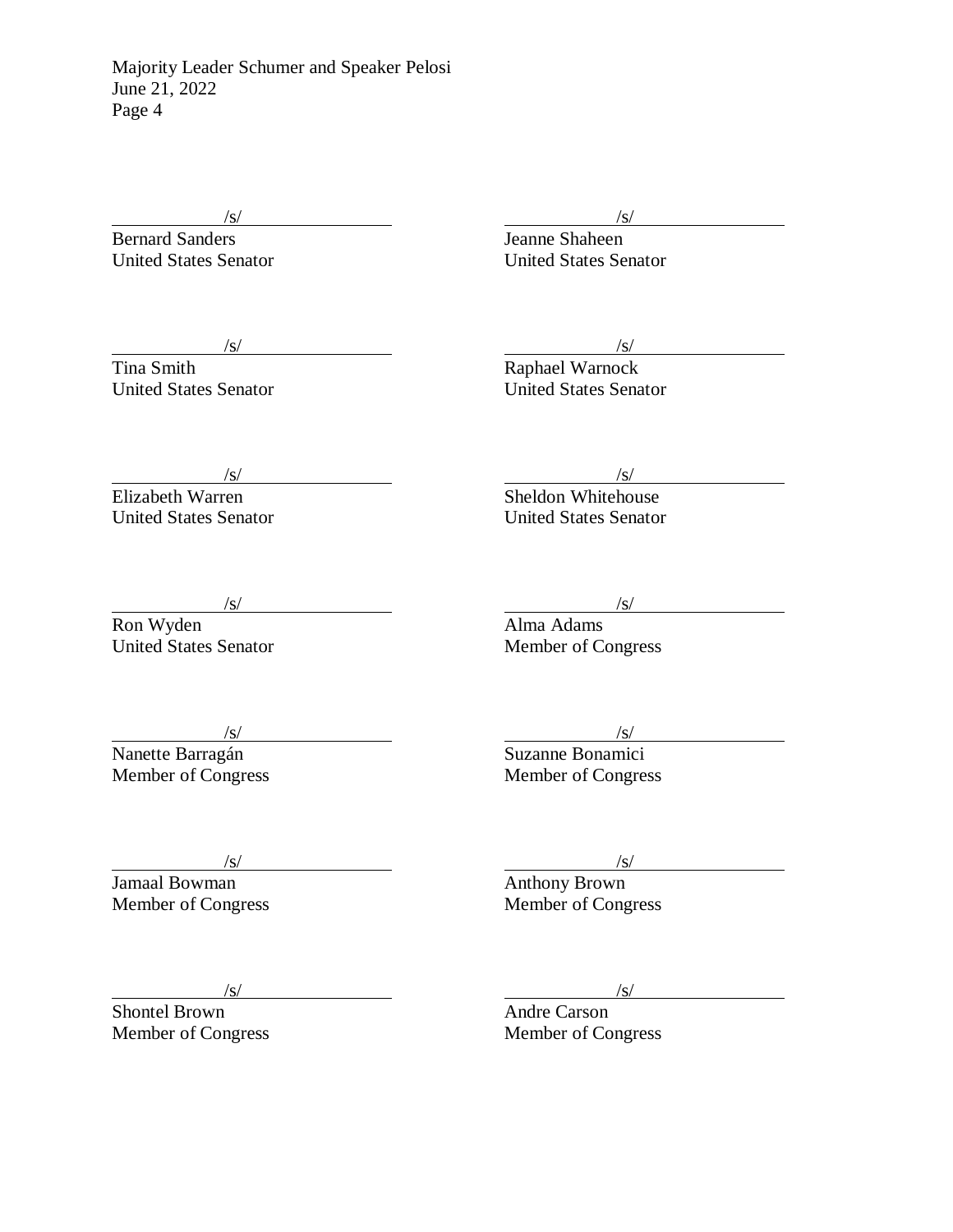$\sqrt{s/}$ 

Sean Casten (S/ Sean Casten (S/ Sheila Cherfilus-McCormick (Sheila Cherfilus-McCormick (Sheila Cherfilus-McCormick (Sheila Cherfilus-McCormick (Sheila Cherfilus-McCormick (Sheila Cherfilus-McCormick (Sheila Cherfilus-McCor Member of Congress Member of Congress

 $\frac{1}{s}$  /s/

Judy Chu Lou Correa Member of Congress Member of Congress

 $\sqrt{s}$ /  $\sqrt{s}$ /  $\sqrt{s}$ /  $\sqrt{s}$ /  $\sqrt{s}$ /  $\sqrt{s}$ /  $\sqrt{s}$ /  $\sqrt{s}$ /  $\sqrt{s}$ /  $\sqrt{s}$ /  $\sqrt{s}$ /  $\sqrt{s}$ /  $\sqrt{s}$ /  $\sqrt{s}$ /  $\sqrt{s}$ /  $\sqrt{s}$ /  $\sqrt{s}$ /  $\sqrt{s}$ /  $\sqrt{s}$ /  $\sqrt{s}$ /  $\sqrt{s}$ /  $\sqrt{s}$ /  $\sqrt{s}$ /  $\sqrt{s}$ /  $\sqrt{s}$ /  $\sqrt{s}$ /  $\sqrt{s}$ /  $\sqrt{s}$ 

Jim Costa Sharice Davids Member of Congress Member of Congress

 $\frac{1}{s}$  /s/

Debbie Dingell **Adriano** Espaillat (s)<br>
Member of Congress (s)<br>
Member of Congress (s)<br>
Member of Congress (s)<br>
Member of Congress (s)

 $\frac{1}{s}$  /s/

Josh Gottheimer Jahana Hayes Member of Congress Member of Congress

 $\frac{1}{s}$  /s/

Brian Higgins Eleanor Holmes Norton Member of Congress Member of Congress

Ron Kind

 $\sqrt{s/}$  /s/ / /s/ / /s/ / /s/ / /s/ / /s/ / /s/ / /s/ / /s/ / / /s/ / / /s/ / / / /s/ / / / /s/ / / / /s/ / / /s/ / / /s/ / / /s/ / / /s/ / / /s/ / / /s/ / / /s/ / /s/ / /s/ /s/ /s/ /s/ /s/ /s/ /s/ /s/ /s/ /s/ /s/ /s/ /s/ Member of Congress Member of Congress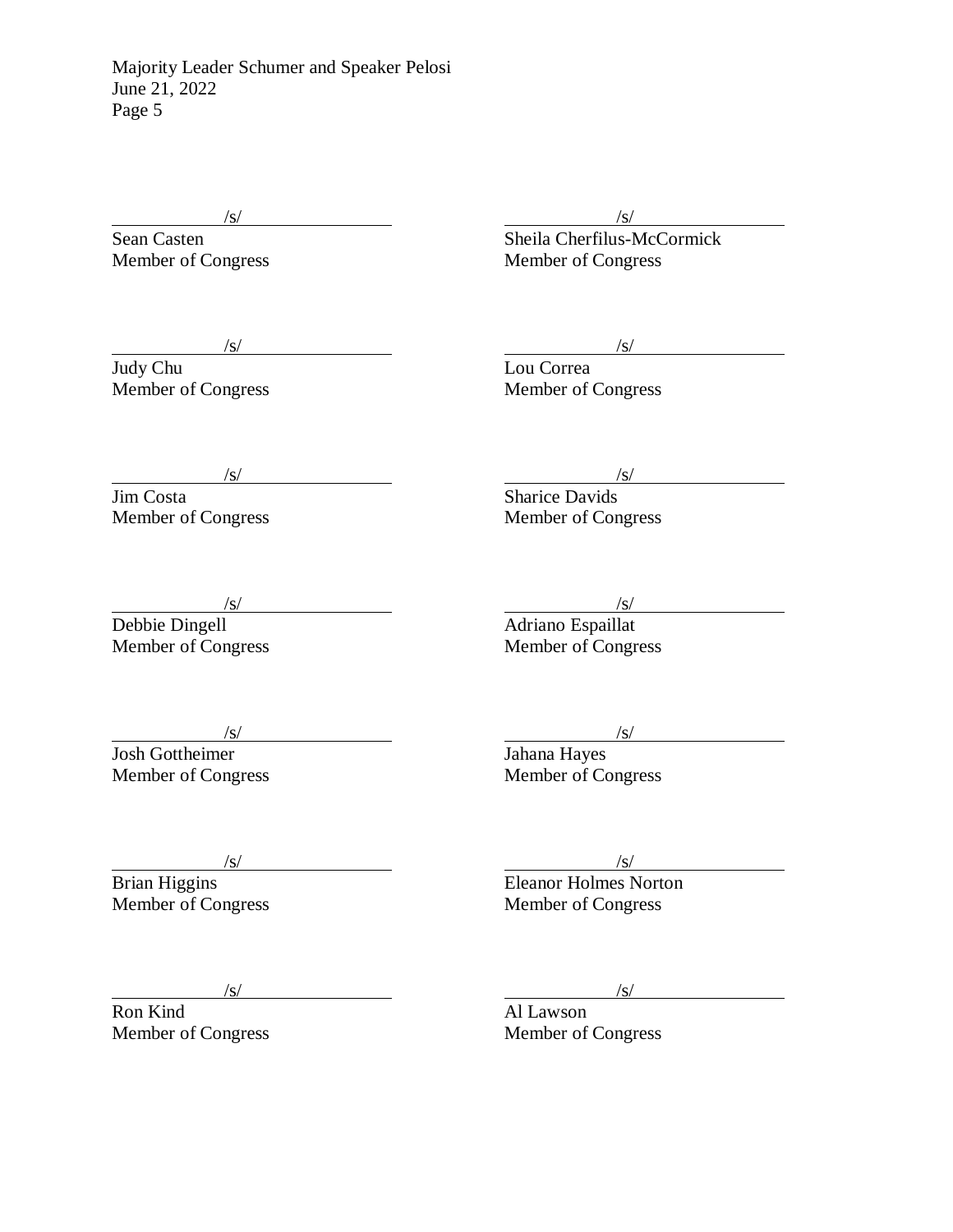$\frac{1}{s}$  /s/

Barbara Lee **Teresa Leger Fernández** Member of Congress Member of Congress

 $\frac{1}{s}$  /s/

Carolyn Maloney **Kathy Manning** Member of Congress Member of Congress

 $\frac{1}{s}$  /s/

Lucy McBath Betty McCollum Member of Congress Member of Congress

 $\frac{1}{s}$  /s/

Jim McGovern Gwen Moore

Member of Congress Member of Congress

 $\frac{1}{s}$  /s/

Joseph Morelle **Graduate Serverse Intervalse Serverse Jerrold Nadler** Member of Congress Member of Congress

Mark Pocan Jamie Raskin Member of Congress Member of Congress

 $\frac{1}{s}$  /s/

 $\frac{1}{s}$  /s/

Adam Schiff David Scott

Member of Congress Member of Congress